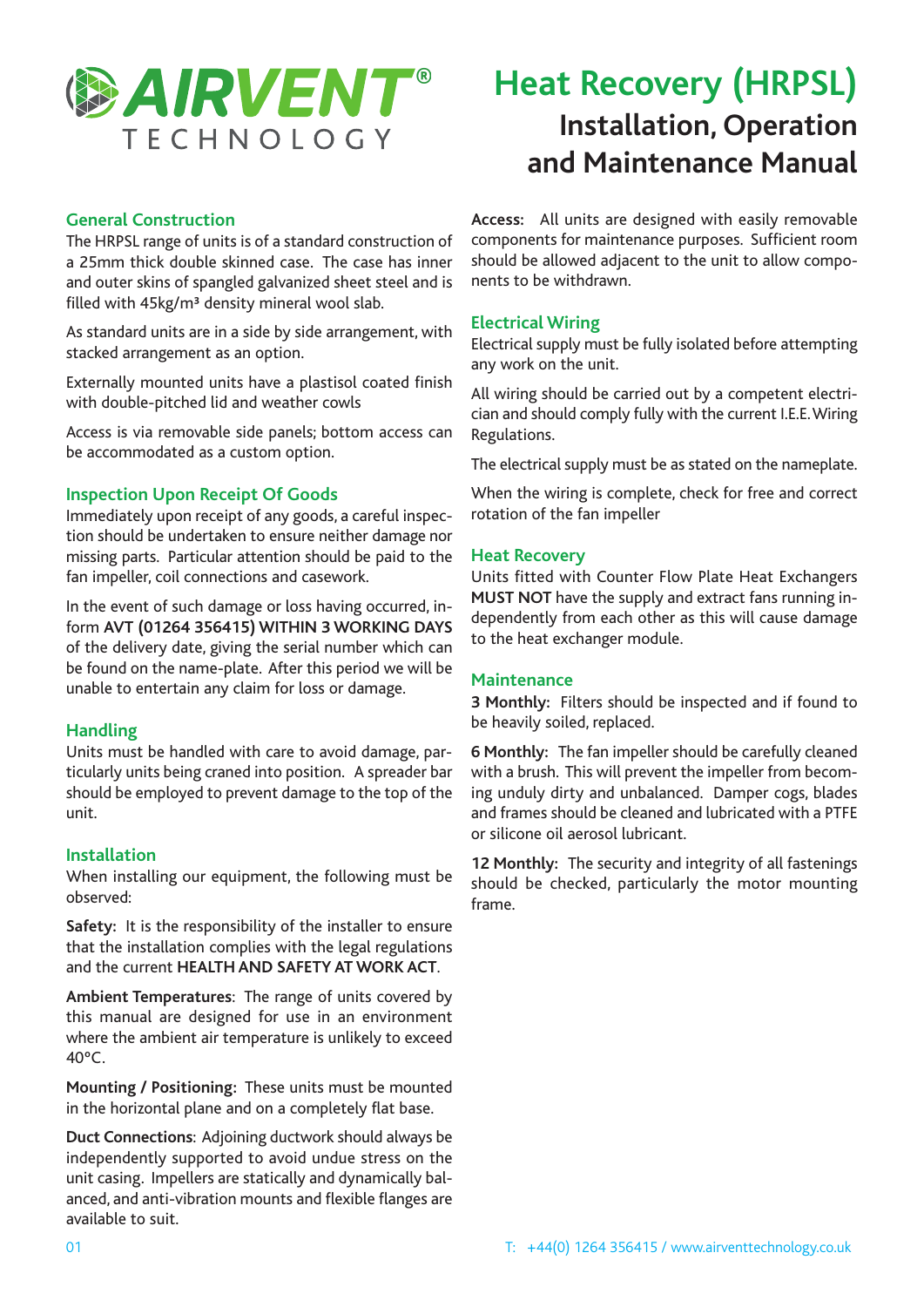## **Heat Recovery (HRPSL) Installation, Operation & Maintenance Manual**



### **Heat Exchanger**

Heat exchangers have no moving parts, therefore only minimal maintenance is required. Periodically inspect heat exchange matrix for any debris, dust or dirt build up. If found it should be removed by one of the following methods.

Superficial dust or debris can be removed from the surface of the heat exchange matrix by gently brushing with a soft long-haired brush. Loosened debris can then be flushed through with warm water or vacuumed from the surface of the matrix.

Stubborn deposits can be removed by using a low-pressure washer with an approved detergent solution. The solution temperature should not exceed 50°C when using any pressure device.

The heat exchanger should **NO**T be steam cleaned under any circumstances

### **Spares**

Spare parts or direct replacements are normally held in stock and are available for a period of up to 10 years from installation.

Any spare part can be ordered by contactingAVT (01264 356415) and quoting the unit serial number which can be found on the nameplate.

A complete list of recommended spares can be issued upon request.

### **Trapping**

Correct trapping of the condensate line is essential to prevent flooding or liquid splashing back into the drain pan



NEGATIVE PRESSURE DRAIN TRAP FOR DRAW THROUGH COIL

#### DIMENSION 'H' = TOTAL STATIC PRESSURE MM WG + 25MM MINIMUM

Do not allow trap to dry out: include adjacent water filling point

### **Damper Actuator Wiring – If HRCP\* Controller Is Not Fitted**



**Fan Wiring – If HRCP\* Controller Is Not Fitted** Single Phase Motor



### Three Phase Motor

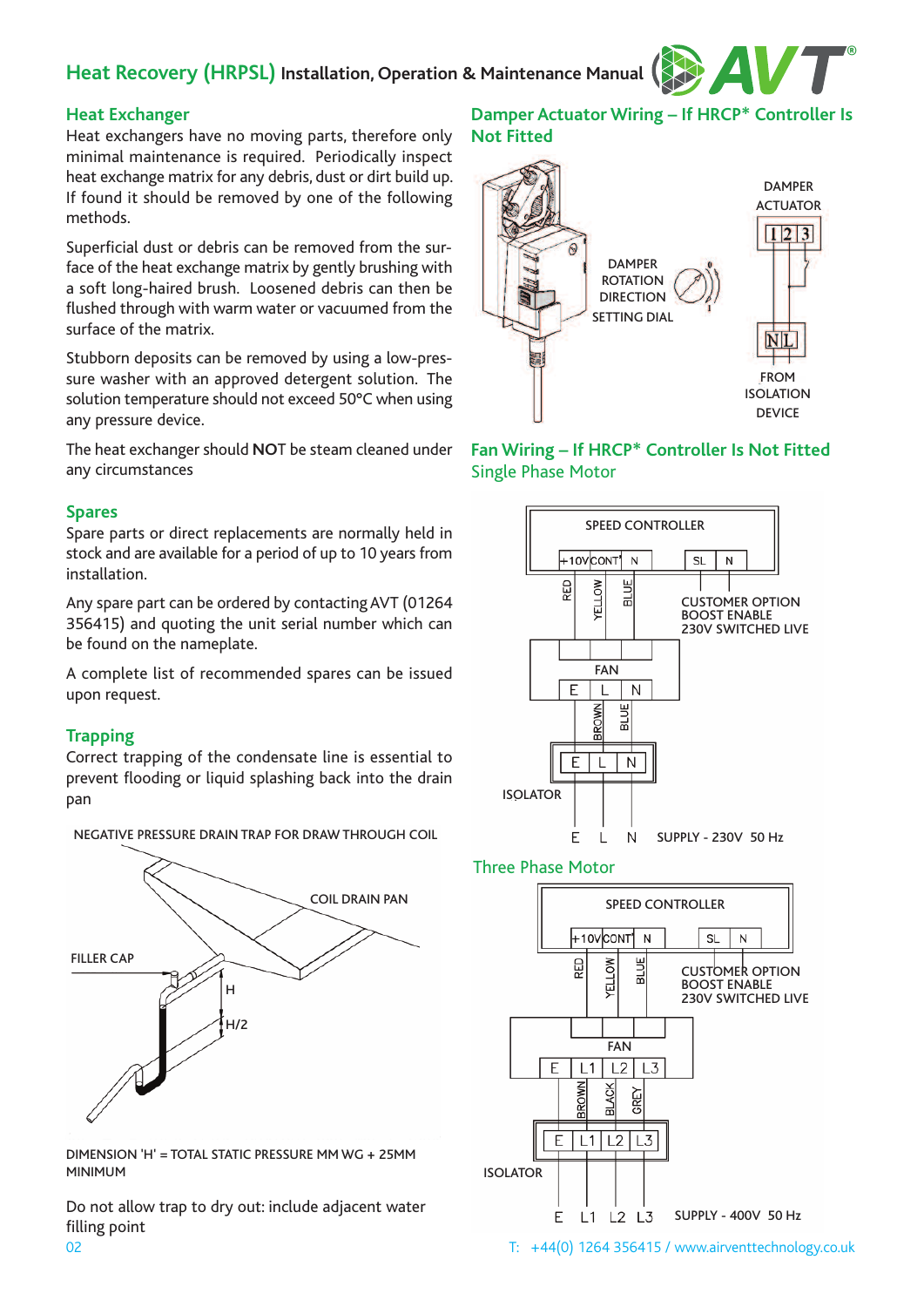### **Heat Recovery (HRPSL) Installation, Operation & Maintenance Manual**



### **Electric Heater Battery**

### **Introduction**

Heaters of the sheathed element type provide a safe means of heating using electricity. The surface temperature of the elements is relatively low and they will not give an electric shock.

Heaters are suitable for either horizontal or vertical airflow, though care should be taken to ensure the cutout is near the top of the duct.

An even flow of air across the elements MUST be maintained and the velocity should not fall below 1.75m/s. The heater should be positioned away from materials that may be damaged by direct heat.

### **Controls**

A suitable control system should be installed which must include a timer to **keep the fan running for a period of 2 minutes after the heater has been switched off.**

A range of compatible control panels is available from AVT.

If a speed controller is being fitted, it **MUST NOT** allow the fan to be turned off independently of the control panel nor must it allow the air volume to **FALL BELOW** that stated on the heater nameplate.

### **Testing**

Elements are tested prior to dispatch and are within a tolerance of +7.5W.

Elements stored in damp conditions may require drying out in order to achieve the correct insulation levels. Contact AVT in case of uncertainty.

### **Wiring Instructions**

1. The electrical supply to the heater should be either 1ph or 3ph (with separate neutrals) - refer to nameplate for clarification.

2. Electrical cables should be of a high temperature, insulated type (i.e. silicone rubber or fibreglass) and be installed in accordance with current IEE wiring regulations.

3. The heater is fitted with a manual reset, thermal overload which will break the contacts when the duct temperature exceeds 130ºC. This should be wired in series with the operating coil of the control circuit.

4. Ensure a suitable earth connection is made to the terminal provided.

5. The element studs are fitted with terminal pillars and care should be taken not to over tighten and cause damage to the elements.

6. Always fit an isolator for maintenance of the heater.

### **Component Layout**



ELECTRIC HEATERS MUST BE WIRED AND INSTALLED IN ACCORDANCE WITH THE FOLLOWING DIAGRAMS AND INTRUCTIONS